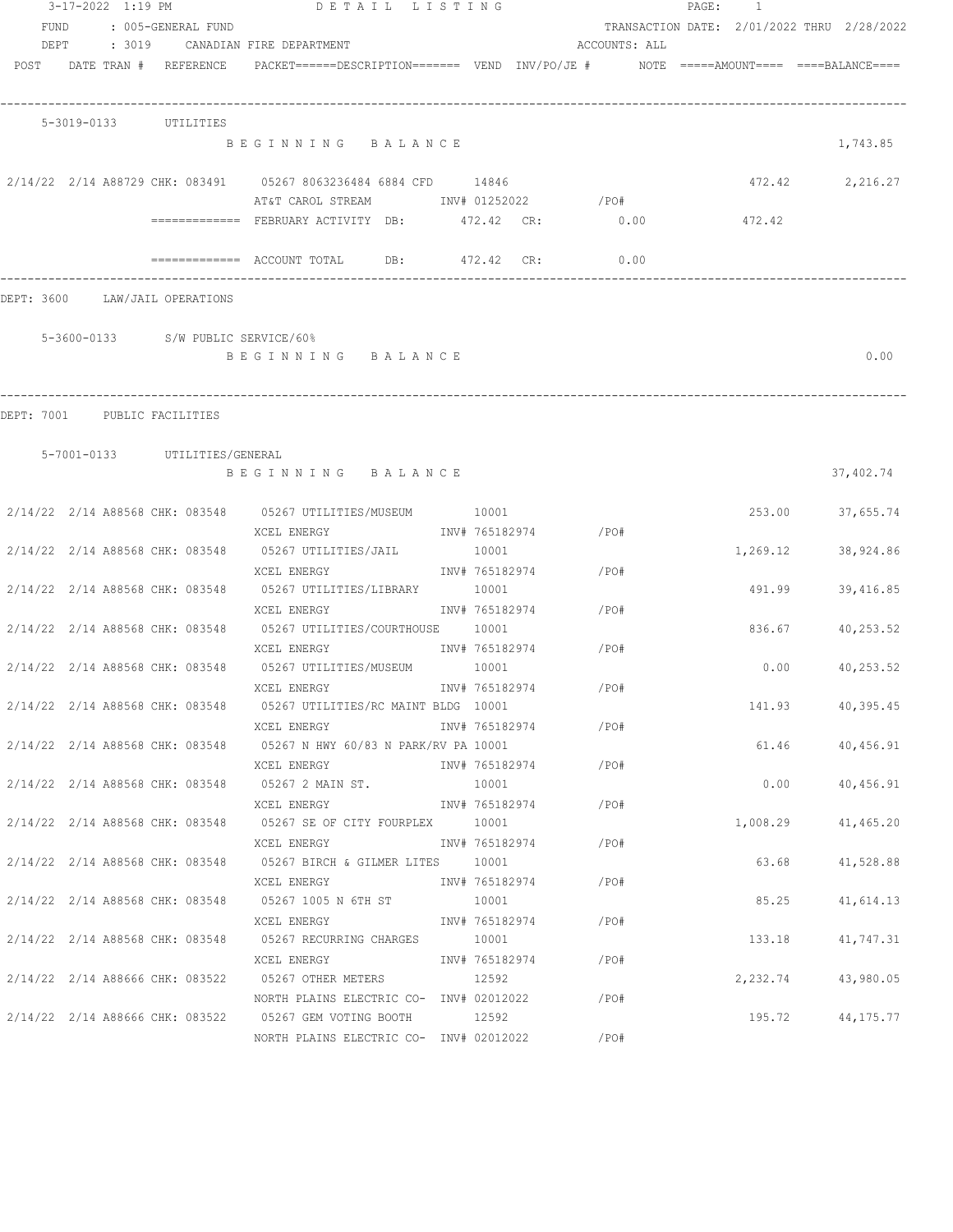|                              |  |                            | $3-17-2022$ 1:19 PM DETAIL LISTING                                                                                            |           |               |      |      | PAGE: | -2     |                                            |
|------------------------------|--|----------------------------|-------------------------------------------------------------------------------------------------------------------------------|-----------|---------------|------|------|-------|--------|--------------------------------------------|
| FUND                         |  | : 005-GENERAL FUND         |                                                                                                                               |           |               |      |      |       |        | TRANSACTION DATE: 2/01/2022 THRU 2/28/2022 |
|                              |  |                            | DEPT : 7001 PUBLIC FACILITIES                                                                                                 |           | ACCOUNTS: ALL |      |      |       |        |                                            |
|                              |  | POST DATE TRAN # REFERENCE | PACKET======DESCRIPTION======== VEND INV/PO/JE # NOTE =====AMOUNT==== ====BALANCE====                                         |           |               |      |      |       |        |                                            |
|                              |  |                            | 2/14/22 2/14 A88694 CHK: 083543 05267 040-001-1415-01-LIBRARY 13824                                                           |           |               |      |      |       |        | 198.37 44,374.14                           |
|                              |  |                            | WEST TEXAS GAS, INC        INV# 202202075437     /PO#<br>2/14/22 2/14 A88694 CHK: 083543 05267 040-001-4000-01 EX CENTE 13824 |           |               |      |      |       |        | 3,290.66 47,664.80                         |
|                              |  |                            | WEST TEXAS GAS, INC MOV# 202202075437 / PO#<br>2/14/22 2/14 A88694 CHK: 083543 05267 040-001-5735-02-MUSEUM 13824             |           |               |      |      |       |        | 493.03 48,157.83                           |
|                              |  |                            | WEST TEXAS GAS, INC MOV# 202202075437 /PO#                                                                                    |           |               |      |      |       |        |                                            |
|                              |  |                            | 2/14/22 2/14 A88694 CHK: 083543 05267 040-001-5815-01-BALLPARK 13824<br>WEST TEXAS GAS, INC MONTH 202202075437 / PO#          |           |               |      |      |       | 30.00  | 48,187.83                                  |
|                              |  |                            | 2/14/22 2/14 A88694 CHK: 083543 05267 040-001-5810-01-PAVILION 13824                                                          |           |               |      |      |       | 296.31 | 48, 484. 14                                |
|                              |  |                            | WEST TEXAS GAS, INC MOV# 202202075437 / PO#<br>2/14/22 2/14 A88694 CHK: 083543 05267 040-001-1405-01 COURTHOU 13824           |           |               |      |      |       | 891.30 | 49,375.44                                  |
|                              |  |                            | WEST TEXAS GAS, INC MONTH 202202075437 / PO#                                                                                  |           |               |      |      |       |        |                                            |
|                              |  |                            | 2/14/22 2/14 A88694 CHK: 083543 05267 040-013-0045-00 CFD MAIN 13824<br>WEST TEXAS GAS, INC MONTH 202202075437 / PO#          |           |               |      |      |       | 371.60 | 49,747.04                                  |
|                              |  |                            | 2/14/22 2/14 A88694 CHK: 083543 05267 040-013-0035-02 CFD MAIN 13824<br>WEST TEXAS GAS, INC MOV# 202202075437 / PO#           |           |               |      |      |       | 911.54 | 50,658.58                                  |
|                              |  |                            | ============= FEBRUARY ACTIVITY DB: 13,255.84 CR: 0.00 13,255.84                                                              |           |               |      |      |       |        |                                            |
|                              |  |                            | ============ ACCOUNT TOTAL DB: 13,255.84 CR: 0.00                                                                             |           |               |      |      |       |        |                                            |
|                              |  | 5-7016-0133 UTILITIES      | BEGINNING BALANCE                                                                                                             |           |               |      |      |       |        | 42.27                                      |
|                              |  |                            |                                                                                                                               |           |               |      |      |       |        | 14.09 56.36                                |
|                              |  |                            |                                                                                                                               |           |               |      |      |       |        |                                            |
|                              |  |                            | $\overline{\phantom{X}}$ ============= FEBRUARY ACTIVITY DB: $14.09$ CR:                                                      |           |               | 0.00 |      |       | 14.09  |                                            |
|                              |  |                            | ============ ACCOUNT TOTAL DB: 14.09 CR: 0.00                                                                                 |           |               |      |      |       |        |                                            |
| *-*-*-*-*-*-*-*-*-*-*-*-*-*- |  |                            | 000 ERRORS IN THIS REPORT! *-*-*-*-*-*-*-*-*-*-*-*-*-*-                                                                       |           |               |      |      |       |        |                                            |
|                              |  |                            | ** REPORT TOTALS ** --- DEBITS --- -- -- CREDITS ---                                                                          |           |               |      |      |       |        |                                            |
|                              |  |                            | BEGINNING BALANCES:                                                                                                           |           | 39,188.86     |      | 0.00 |       |        |                                            |
|                              |  |                            | REPORTED ACTIVITY:                                                                                                            |           | 13,742.35     |      | 0.00 |       |        |                                            |
|                              |  |                            | ENDING BALANCES:                                                                                                              | 52,931.21 |               |      | 0.00 |       |        |                                            |
|                              |  |                            | TOTAL FUND ENDING BALANCE:                                                                                                    | 52,931.21 |               |      |      |       |        |                                            |
| FUND: 010-AIRPORT            |  |                            |                                                                                                                               |           |               |      |      |       |        |                                            |
| DEPT: 7010 AIRPORT           |  |                            |                                                                                                                               |           |               |      |      |       |        |                                            |
|                              |  | 5-7010-0133 UTILITIES      |                                                                                                                               |           |               |      |      |       |        |                                            |
|                              |  |                            | BEGINNING BALANCE                                                                                                             |           |               |      |      |       |        | 3,482.27                                   |
|                              |  |                            | 2/14/22  2/14  A88814  CHK: 001936  05266  UTILITIES  AIRPORT<br>NORTH PLAINS ELECTRIC CO- INV# 02012022AIRPORT /PO#          | 12592     |               |      |      |       |        | 793.49 4,275.76                            |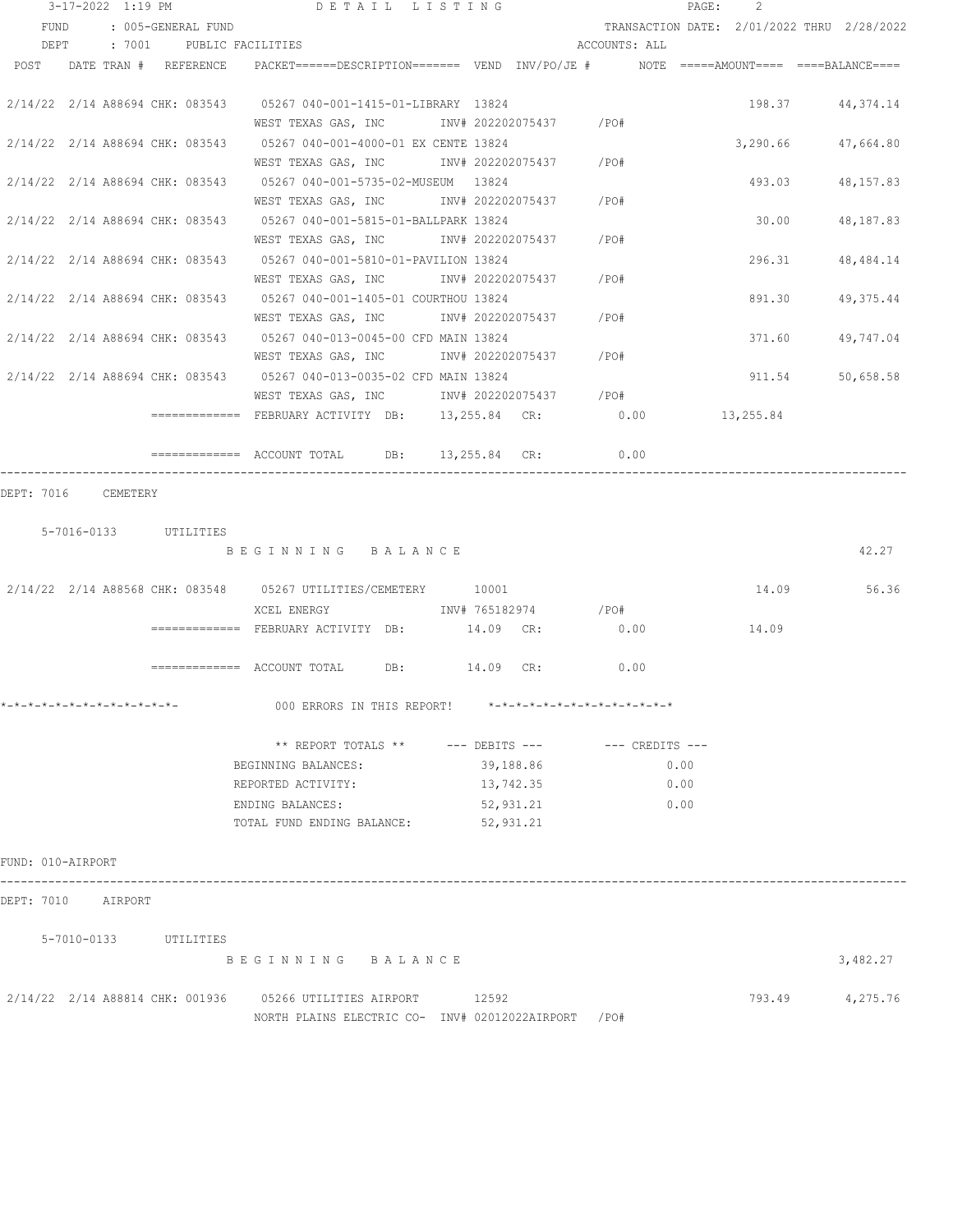| 3-17-2022 1:19 PM                           |                             | DETAIL LISTING                                                                                                                                                                             |            |                                            | PAGE: 3         |                 |
|---------------------------------------------|-----------------------------|--------------------------------------------------------------------------------------------------------------------------------------------------------------------------------------------|------------|--------------------------------------------|-----------------|-----------------|
| FUND : 010-AIRPORT                          |                             |                                                                                                                                                                                            |            | TRANSACTION DATE: 2/01/2022 THRU 2/28/2022 |                 |                 |
| DEPT : 7010 AIRPORT                         |                             |                                                                                                                                                                                            |            | ACCOUNTS: ALL                              |                 |                 |
|                                             |                             | POST DATE TRAN # REFERENCE PACKET======DESCRIPTION======= VEND INV/PO/JE # NOTE =====AMOUNT==== ====BALANCE====                                                                            |            |                                            |                 |                 |
|                                             |                             | 2/14/22 2/14 A88815 CHK: 001934 05266 TELEPHONE AIRPORT JAN 20 14846                                                                                                                       |            |                                            |                 | 307.40 4,583.16 |
|                                             |                             | AT&T CAROL STREAM             INV# 01252022AIRPORT   /PO#                                                                                                                                  |            |                                            |                 |                 |
|                                             |                             | ============= FEBRUARY ACTIVITY DB: 1,100.89 CR: 0.00 1,100.89                                                                                                                             |            |                                            |                 |                 |
|                                             |                             |                                                                                                                                                                                            |            |                                            |                 |                 |
|                                             |                             | ${\small \texttt{-----}}{\small \texttt{-----}}{\small \texttt{-----}}{\small \texttt{ ACCOUNT TOTAL}} \qquad \texttt{DB:} \qquad \texttt{1,100.89} \quad \texttt{CR:} \qquad \qquad 0.00$ |            |                                            |                 |                 |
|                                             |                             | 000 ERRORS IN THIS REPORT! *-*-*-*-*-*-*-*-*-*-*-*-*-*-                                                                                                                                    |            |                                            |                 |                 |
|                                             |                             | ** REPORT TOTALS ** --- DEBITS --- -- -- CREDITS ---                                                                                                                                       |            |                                            |                 |                 |
|                                             |                             | BEGINNING BALANCES:                                                                                                                                                                        | 3,482.27   | 0.00                                       |                 |                 |
|                                             |                             | REPORTED ACTIVITY:                                                                                                                                                                         | 1,100.89   | 0.00                                       |                 |                 |
|                                             |                             | ENDING BALANCES:                                                                                                                                                                           | 4,583.16   | 0.00                                       |                 |                 |
|                                             |                             | TOTAL FUND ENDING BALANCE:                                                                                                                                                                 | 4,583.16   |                                            |                 |                 |
|                                             |                             |                                                                                                                                                                                            |            |                                            |                 |                 |
| FUND: 011-ROAD & BRIDGE PCT 1               |                             |                                                                                                                                                                                            |            |                                            |                 |                 |
| DEPT: 4011 ROAD & BRIDGE 1                  |                             |                                                                                                                                                                                            |            |                                            |                 |                 |
|                                             |                             |                                                                                                                                                                                            |            |                                            |                 |                 |
|                                             | 5-4011-0133 UTILITIES/PCT 1 |                                                                                                                                                                                            |            |                                            |                 |                 |
|                                             |                             | BEGINNING BALANCE                                                                                                                                                                          |            |                                            |                 | 1,047.60        |
|                                             |                             |                                                                                                                                                                                            |            |                                            |                 |                 |
|                                             |                             | 2/14/22 2/14 A88666 CHK: 083522 05267 PCT 1 12592                                                                                                                                          |            |                                            |                 | 187.33 1,234.93 |
|                                             |                             | NORTH PLAINS ELECTRIC CO- INV# 02012022                                                                                                                                                    |            | /PO#                                       |                 |                 |
|                                             |                             | 2/14/22 2/14 A88694 CHK: 083543 05267 040-001-3995-01-PCT 1 BA 13824                                                                                                                       |            |                                            |                 | 450.12 1,685.05 |
|                                             |                             | WEST TEXAS GAS, INC        INV# 202202075437      /PO#                                                                                                                                     |            |                                            |                 |                 |
|                                             |                             | ============= FEBRUARY ACTIVITY DB:                                                                                                                                                        | 637.45 CR: | 0.00                                       | 637.45          |                 |
|                                             |                             | ============ ACCOUNT TOTAL DB: 637.45 CR: 0.00                                                                                                                                             |            |                                            |                 |                 |
|                                             |                             |                                                                                                                                                                                            |            |                                            |                 |                 |
|                                             |                             | 000 ERRORS IN THIS REPORT! *-*-*-*-*-*-*-*-*-*-*-*-*-*-                                                                                                                                    |            |                                            |                 |                 |
|                                             |                             | ** REPORT TOTALS ** $---$ DEBITS ---                                                                                                                                                       |            | $---$ CREDITS $---$                        |                 |                 |
|                                             |                             | BEGINNING BALANCES:                                                                                                                                                                        | 1,047.60   | 0.00                                       |                 |                 |
|                                             |                             | REPORTED ACTIVITY:                                                                                                                                                                         | 637.45     | 0.00                                       |                 |                 |
|                                             |                             | ENDING BALANCES:                                                                                                                                                                           | 1,685.05   | 0.00                                       |                 |                 |
|                                             |                             | TOTAL FUND ENDING BALANCE:                                                                                                                                                                 | 1,685.05   |                                            |                 |                 |
|                                             |                             |                                                                                                                                                                                            |            |                                            |                 |                 |
| FUND: 012-ROAD & BRIDGE PCT 2               |                             |                                                                                                                                                                                            |            |                                            |                 |                 |
| DEPT: 4012 ROAD & BRIDGE 2                  |                             |                                                                                                                                                                                            |            |                                            |                 |                 |
|                                             |                             |                                                                                                                                                                                            |            |                                            |                 |                 |
|                                             | 5-4012-0133 UTILITIES/PCT 2 |                                                                                                                                                                                            |            |                                            |                 |                 |
|                                             |                             | BEGINNING BALANCE                                                                                                                                                                          |            |                                            |                 | 1,474.52        |
| 2/14/22 2/14 A88666 CHK: 083522 05267 PCT 2 |                             |                                                                                                                                                                                            |            |                                            | 168.46 1,642.98 |                 |
|                                             |                             |                                                                                                                                                                                            | 12592      |                                            |                 |                 |
|                                             |                             | NORTH PLAINS ELECTRIC CO- INV# 02012022 / PO#                                                                                                                                              |            |                                            |                 |                 |
|                                             |                             | ============= FEBRUARY ACTIVITY DB: 168.46 CR:                                                                                                                                             |            | 0.00                                       | 168.46          |                 |
|                                             |                             | ============= ACCOUNT TOTAL DB: 168.46 CR:                                                                                                                                                 |            | 0.00                                       |                 |                 |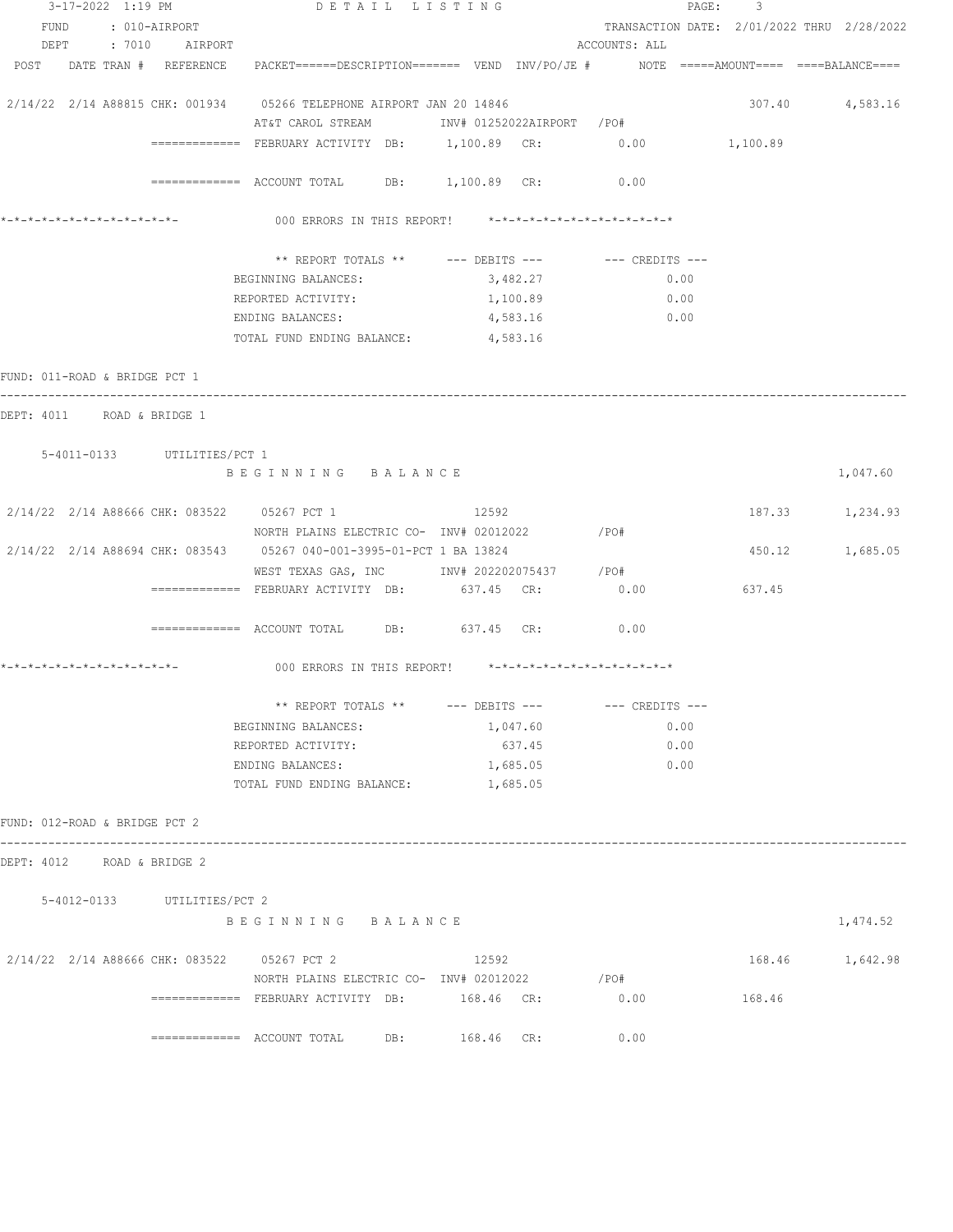| 3-17-2022 1:19 PM                           |                             | DETAIL LISTING                                                                                                  |                    |                                            | PAGE: 4        |                 |
|---------------------------------------------|-----------------------------|-----------------------------------------------------------------------------------------------------------------|--------------------|--------------------------------------------|----------------|-----------------|
| FUND : 012-ROAD & BRIDGE PCT 2              |                             |                                                                                                                 |                    | TRANSACTION DATE: 2/01/2022 THRU 2/28/2022 |                |                 |
| DEPT : 4012 ROAD & BRIDGE 2                 |                             |                                                                                                                 |                    | ACCOUNTS: ALL                              |                |                 |
|                                             |                             | POST DATE TRAN # REFERENCE PACKET======DESCRIPTION======= VEND INV/PO/JE # NOTE =====AMOUNT==== ====BALANCE==== |                    |                                            |                |                 |
|                                             |                             |                                                                                                                 |                    |                                            |                |                 |
|                                             |                             | 000 ERRORS IN THIS REPORT! *-*-*-*-*-*-*-*-*-*-*-*-*-*-                                                         |                    |                                            |                |                 |
|                                             |                             |                                                                                                                 |                    |                                            |                |                 |
|                                             |                             | ** REPORT TOTALS ** --- DEBITS --- -- CREDITS ---                                                               |                    |                                            |                |                 |
|                                             |                             | BEGINNING BALANCES:<br>REPORTED ACTIVITY:                                                                       | 1,474.52<br>168.46 | 0.00<br>0.00                               |                |                 |
|                                             |                             | ENDING BALANCES:                                                                                                | 1,642.98           | 0.00                                       |                |                 |
|                                             |                             | TOTAL FUND ENDING BALANCE: 1, 642.98                                                                            |                    |                                            |                |                 |
|                                             |                             |                                                                                                                 |                    |                                            |                |                 |
| FUND: 013-ROAD & BRIDGE PCT 3               |                             |                                                                                                                 |                    |                                            |                |                 |
| DEPT: 4013 ROAD & BRIDGE 3                  |                             |                                                                                                                 |                    |                                            |                |                 |
| 5-4013-0133 UTILITIES/PCT 3                 |                             |                                                                                                                 |                    |                                            |                |                 |
|                                             |                             | BEGINNING BALANCE                                                                                               |                    |                                            |                | 889.74          |
| 2/14/22 2/14 A88666 CHK: 083522 05267 PCT 3 |                             |                                                                                                                 | 12592              |                                            |                | 356.90 1,246.64 |
|                                             |                             | NORTH PLAINS ELECTRIC CO- INV# 02012022                                                                         |                    | $/$ PO#                                    |                |                 |
|                                             |                             | 2/14/22 2/14 A88822 CHK: 083551 05268 R&M- CO BARN ON 277 12236                                                 |                    |                                            | 98.75 1,345.39 |                 |
|                                             |                             | COFFEE HEAT & AIR MINV# 10081                                                                                   |                    | / PO#                                      |                |                 |
|                                             |                             | ============= FEBRUARY ACTIVITY DB:         455.65  CR:                                                         |                    | 0.00                                       | 455.65         |                 |
|                                             |                             | ============ ACCOUNT TOTAL DB: 455.65 CR:                                                                       |                    | 0.00                                       |                |                 |
|                                             |                             | 000 ERRORS IN THIS REPORT! *-*-*-*-*-*-*-*-*-*-*-*-*-*-                                                         |                    |                                            |                |                 |
|                                             |                             | ** REPORT TOTALS ** --- DEBITS --- -- -- CREDITS ---                                                            |                    |                                            |                |                 |
|                                             |                             | BEGINNING BALANCES:                                                                                             | 889.74             | 0.00                                       |                |                 |
|                                             |                             | REPORTED ACTIVITY:                                                                                              | 455.65             | 0.00                                       |                |                 |
|                                             |                             | ENDING BALANCES:                                                                                                | 1,345.39           | 0.00                                       |                |                 |
|                                             |                             | TOTAL FUND ENDING BALANCE:                                                                                      | 1,345.39           |                                            |                |                 |
| FUND: 014-ROAD & BRIDGE PCT 4               |                             |                                                                                                                 |                    |                                            |                |                 |
| DEPT: 4014 ROAD & BRIDGE 4                  |                             |                                                                                                                 |                    |                                            |                |                 |
|                                             |                             |                                                                                                                 |                    |                                            |                |                 |
|                                             | 5-4014-0133 UTILITIES/PCT 4 |                                                                                                                 |                    |                                            |                |                 |
|                                             |                             | BEGINNING BALANCE                                                                                               |                    |                                            |                | 895.95          |
| 2/14/22 2/14 A88666 CHK: 083522 05267 PCT 4 |                             |                                                                                                                 | 12592              |                                            |                | 427.59 1,323.54 |
|                                             |                             | NORTH PLAINS ELECTRIC CO- INV# 02012022                                                                         |                    | /PO#                                       |                |                 |
|                                             |                             | ============= FEBRUARY ACTIVITY DB: 427.59 CR:                                                                  |                    | 0.00                                       | 427.59         |                 |
|                                             |                             | ============= ACCOUNT TOTAL DB:                                                                                 | 427.59 CR:         | 0.00                                       |                |                 |
|                                             |                             |                                                                                                                 |                    |                                            |                |                 |